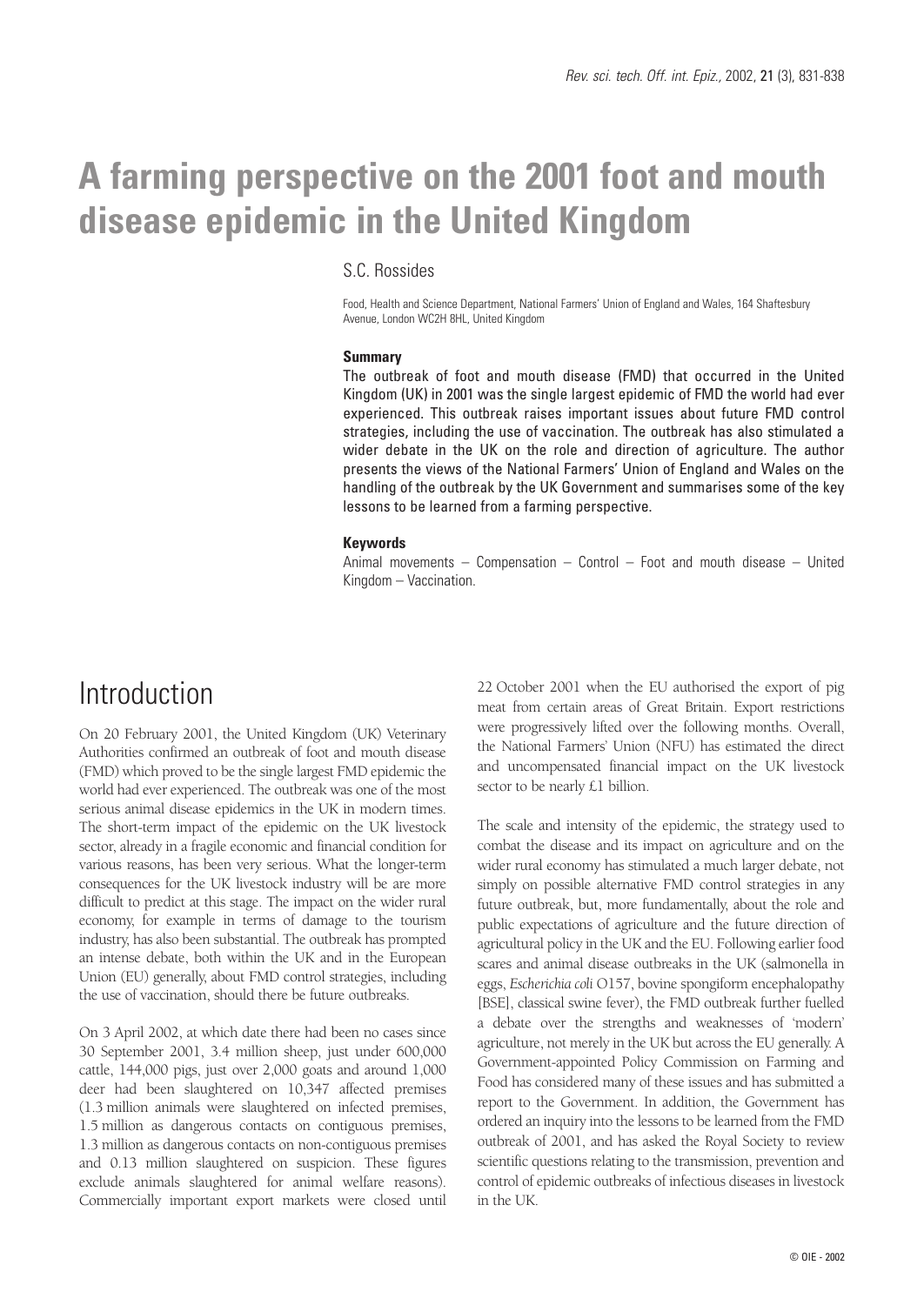# The foot and mouth disease outbreak

While the precise origin of the epidemic is not yet clearly established, it is highly likely that the virus – the particularly virulent FMD type O, PanAsia strain – entered the UK from another country, probably through an illegally imported contaminated food product. This incursion itself raises important issues about the effectiveness of veterinary controls at borders and the vulnerability of the country to imported diseases of both animals and plants. The NFU has therefore strongly advised the UK authorities to urgently carry out a review of the organisation, resourcing and overall effectiveness of the national import controls.

It is now clear that there was an initial delay before the suspected disease was reported and positively confirmed. By this time, the scale, pattern and speed of animal movements, especially of sheep, ensured that the disease had been disseminated and was already well-established before the Veterinary Authorities were able to implement movement and other disease control measures.

In hindsight, it is apparent that the UK Government and the Veterinary Authorities did not fully appreciate the nature, pattern and scale of livestock movements in the UK. As a result, the Government may not have fully foreseen the likely impact of these movements on the disease control programme. In the early stages of the outbreak, therefore, considerable veterinary resources had to be deployed to trace large numbers of widely dispersed animals, notably sheep, in order to establish the scale and pattern of infection and dangerous contacts.

While the Government has from time to time referred to the existence of a contingency plan to deal with an outbreak of FMD, the ferocity and speed of disease spread appeared to overwhelm the Veterinary Authorities at a very early stage. As a consequence, their task in recovering the situation had become immense.

# The veterinary control strategy

From the outset of the disease outbreak, the veterinary strategy of the UK Government was based on 'stamping out', that is, the diagnosis and slaughter of infected animals and dangerous contacts, as quickly as possible. In the light of predictions by independent epidemiologists, based on computer-generated models, the strategy adopted by the Government was refined during late March 2001 and, in essence, came to be based on the slaughter of animals in four main categories, as follows:

– the slaughter of infected herds and flocks within 24 hours of reporting suspected disease

– the slaughter of susceptible animals on neighbouring farms within 48 hours (the 'contiguous cull')

– the rapid slaughter of dangerous contacts on non-contiguous farms

– in the heavily infected areas of north Cumbria (in northern England) and Dumfries and Galloway (in Scotland), this basic strategy was supplemented by the slaughter of all sheep and pigs within 3 km of infected premises.

Computer-based epidemiological models have highlighted the critical importance of achieving the 24 h/48 h slaughter targets in order to contain the outbreak and eradicate the disease (2, 3, 4, 5) (although in reality these targets were never fully met throughout the outbreak). When, in April 2001, the Government Chief Scientific Adviser presented data on the actual number of cases against the predictions of the models, these indicated that the, by then, improved performance in achieving the 24 h/48 h slaughter targets fitted closely the results forecast by the model. This gave grounds for optimism and appeared to vindicate the disease control strategy of the Government.

The contiguous cull, which, with the issue of vaccination, became a controversial element of the Government control strategy, involved the slaughter of very large numbers of animals, some of which may have been healthy at the time of slaughter and might never have become infected. In a comparatively small number of instances, the cull was resisted by some livestock keepers who contended that topography and the farming circumstances in their specific locale did not warrant the slaughter of their stock. They believed that the cull was draconian and pursued too rigidly (although the contiguous slaughter policy was refined in due course when veterinarians were empowered to exempt cattle from slaughter on neighbouring farms which they judged as presenting adequate biosecurity guarantees). From an overall epidemiological perspective, the scientific advisers of the UK Government were concerned that, by delaying the contiguous cull, these appeals in themselves created serious disease risks.

Overall, against the ferocity of the specific virus strain responsible for the 2001 outbreak, the rapid progression of the epidemic, the predictions of the epidemiological models, the risks inherent in delaying slaughter and the serious uncertainties surrounding the use of vaccination, the NFU believes that the Government had very little choice but to follow this strategy if it was to have any realistic hope of keeping the disease under control. The cost, however, has been very heavy in terms of the number of animals slaughtered, especially under the contiguous cull.

The controversy over the contiguous cull highlights the desirability of explaining clearly to farmers why such a cull was necessary in their particular case. Ideally, slaughter plans should include a risk assessment hierarchy which takes into account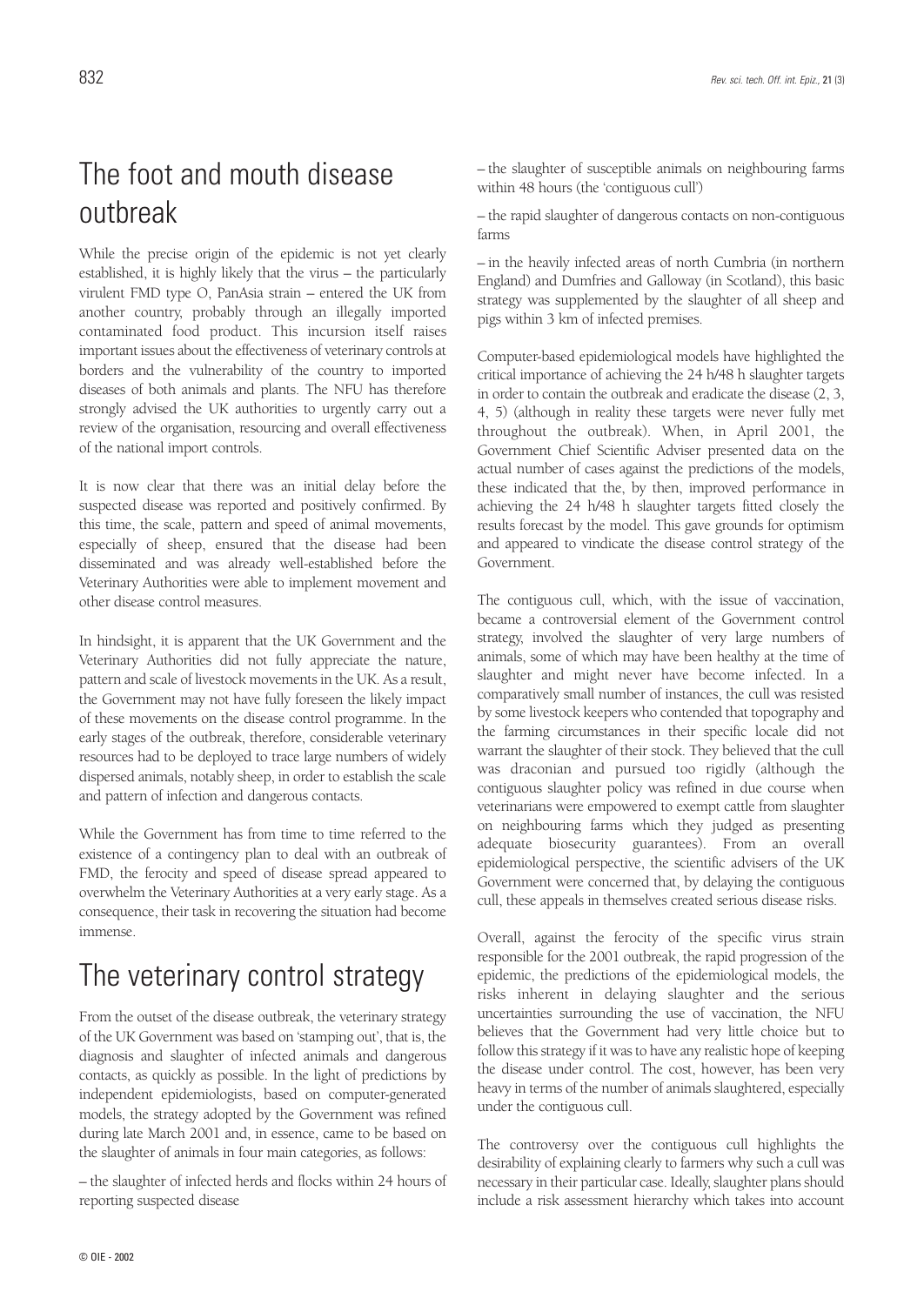local circumstances. In the actual circumstances of the UK outbreak, however, especially in the early phase of the outbreak, the Government was unwilling or unable to carry out a more targeted policy of identifying dangerous contacts.

### **Vaccination**

Vaccination also became a controversial issue and, at times, an emotional debate amongst veterinarians, epidemiologists, various interest groups and the media. In April 2001, the Chief Scientist's Group recommended to the Government that, together with the continuing 24 h/48 h slaughter policy, a limited and targeted vaccination programme for cattle should be conducted in the county of Cumbria and, possibly, Devon. Most of these cattle were, at this time, being over-wintered in housed accommodation but were due shortly to be returned to pasture, raising fears about further disease spread as cattle came into contact with sheep. The European Commission authorised the protective vaccination of cattle in the counties of Cumbria and Devon (this was later extended to include the counties of Somerset, Cornwall and Dorset in the south-west of England).

In the event, the Government decided not to proceed with vaccination, although it continued to state that it remained an option and would be used where appropriate (the Government also considered the use of vaccination in the late summer and autumn of 2001 around clusters of cases in northern England, as well as pre-emptive vaccination of pigs but, again, decided not to adopt this method). Subsequent epidemiological analyses have indicated that vaccination would not have materially slowed down the progress of the epidemic, would not have been more effective than culling or have led to the slaughter of significantly fewer animals (2, 4, 5). This conclusion was reiterated by the Government Chief Scientific Adviser who, in an address to the NFU Council in October 2001, stated that computer simulations had shown that vaccination, as contemplated by the Government, would not have been as effective in eradicating disease as was thought in April 2001, and that the 24 h/48 h strategy had been more effective in this respect.

The role of the NFU in the Government decision not to use vaccination has been the subject of some discussion in the UK. The position of the NFU can be summarised as follows. During April 2001, when the Government was contemplating the use of vaccination, the NFU held a series of intensive technical discussions with the scientific advisers of the Government. The NFU insisted that the use of vaccination on a limited scale should be rapidly and thoroughly assessed. The Government scientific advisers were asked a number of questions which centred around the following broad issues:

– the effectiveness of a vaccination programme: how long would it take to establish resistance in cattle, sheep and pigs? Would 'carriers' become a problem?

– the impact on the UK livestock industry as a whole: would the use of vaccination shorten or prolong the epidemic? Would this mean the slaughter of fewer animals?

– was there an internationally-validated test to distinguish between infected and vaccinated animals?

– the commercial impact on those farms where vaccination was carried out: would they be able to sell products from vaccinated animals? Would they be able to sell vaccinated animals to farmers in other areas of the UK? Would they be able to sell the progeny of vaccinated animals?

In short, the NFU sought to establish the benefits and drawbacks arising from the use of vaccination in Cumbria and Devon before taking a firm view. With a number of specific questions posed by the NFU receiving inconclusive or ambivalent responses, the outcome of these discussions was that the Government scientific advisers were unable to give any clear indication – either to the NFU or to Government Ministers – that vaccination would lessen the overall impact of FMD.

Nevertheless, the position of the NFU throughout the outbreak remained that the decision as to whether or not to vaccinate, together with a continuing slaughter policy, must be taken by the Government on the basis of scientific advice and operational practicalities. In the event, the UK Government concluded that vaccination was not the appropriate response to the outbreak.

# Handling of the foot and mouth disease outbreak by Government

Tackling the outbreak entailed a massive organisational, logistical and financial effort by the Government (both central and local Government), Government agencies, the military and farmers.

As indicated earlier, the successes, failings and lessons to be learned from this massive civil emergency exercise are the subject of a number of inquiries which are being conducted in the UK at the time of writing. Set out below are the observations and views of the NFU on the way in which the outbreak was handled and some of the lessons that can be learned.

While the seriousness of the FMD outbreak was fully appreciated by all from the outset, this was not so in regard to the scale of the epidemic. Initially, the response to the epidemic was handled solely by the State Veterinary Service, at the centre from its London offices and, on the ground, through the network of Animal Health Divisional Offices in Great Britain. However, it quickly became clear that existing veterinary, administrative and management resources and organisation were inadequate to cope with the rapidly spreading disease. In the early weeks of the outbreak, liaison and the co-ordination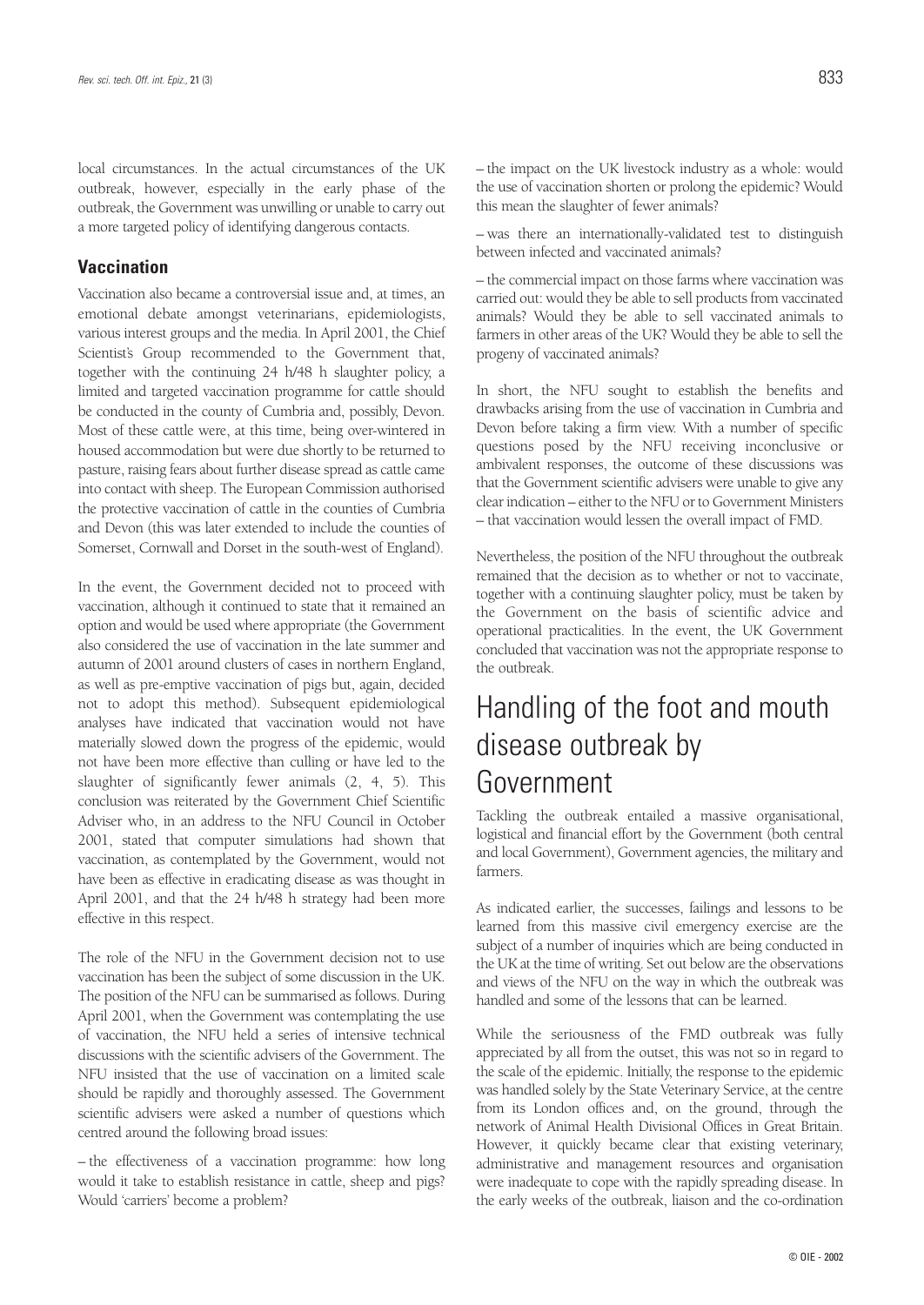of efforts across Government and, in turn, with the farming industry, were patchy at best. In some regions, there was no effective involvement of key stakeholders – for example, farmers – who would have been able to contribute to the effort to combat disease spread and to improve the communication of information, guidance and advice.

In the early stages, there were delays in performing key operations, such as diagnosis and confirmation of disease, tracing of dangerous contacts, slaughter of infected animals and dangerous contacts, and disposal of carcasses. In due course, the Government made three key decisions which swiftly and greatly improved the organisational, management and logistical response to the outbreak.

Firstly, the Government eventually realised that it would need to mobilise the logistical resources, expertise and discipline of the military in order to cope with the FMD outbreak. When the military were tasked from mid-March, there was an immediate positive impact.

Secondly, the Government appointed experienced civil service administrators as Regional Operations Directors. These individuals were authorised to take a strategic overview of the disease situation in their areas, to co-ordinate and direct the deployment of resources, to involve local stakeholders, to establish clear lines of accountability to and from the decisionmaking centre in London, and to ensure that the control strategy was being effectively pursued. In short, the Regional Operations Directors were able to establish and oversee a more structured and co-ordinated approach to tackling the outbreak.

Thirdly, following the political decision in March 2001 to coordinate activity amongst Government Ministers and their departments through a Cabinet Office Committee, a Joint Coordination Centre (JCC) was established in London to direct the operational response to the epidemic. The JCC brought together officials representing relevant Government departments and agencies, the military and the NFU. The mission of the JCC was 'to create and maintain an accurate ground picture, to create an all-informed network, and to facilitate the passage of information flows, information management and dissemination of instructions'.

At the veterinary level, the additional assistance of private veterinarians and veterinarians from a wide range of countries from within and outside the EU was sought and proved to be invaluable. The nominal maximum veterinary resource available during the outbreak reached 2,278 veterinarians, although, in practice, not all of these people worked each day on the FMD outbreak. Of this total resource, the maximum number of overseas veterinarians available was 33 from EU states and 117 from non-EU countries.

With these organisational and management changes, the battle against FMD began to gain momentum and to become much more effective.

### Animal movements

As part of the veterinary response to the outbreak, a prohibition on the movement of livestock was implemented on 23 February 2001 (in hindsight, this animal movement ban should have been imposed on 20 February). Subsequently, a system of licences, issued by the authorities, was introduced to enable farmers to move animals under strictly defined conditions, commencing with the controlled movement of animals direct to slaughter from 2 March. Over time, these movement controls were revised and refined to enable controlled movements between geographically separated sites held by the same owner in the light of three main factors, as follows:

– the progress of the epidemic and the level and nature of biosecurity concerns

– the need to alleviate animal welfare problems

– the desire to restore as normal a pattern of farming activity as possible, without jeopardising biosecurity.

In general, farmers accepted the need for these restrictions and the associated movement licensing system implemented to prevent the spread of the virus. However, throughout, the system was complex and bureaucratic. A number of agencies were involved at various times and securing movement licences was a cumbersome and frustrating experience for farmers. In the later stages of the outbreak, the animal movement regime was based on the results of serology, making the speed and outcome of blood tests a crucial determinant for the restoration of some semblance of normal farming activity on livestock holdings. Particular problems, including operational problems with Government computer software, were encountered in operating the animal movement licensing system during the autumn of 2001.

The movement of other materials, such as silage, fodder and grain, was also subject to movement (and cleansing and disinfecting) controls.

Where farmers were unable, for disease control reasons, to move animals within their holdings either to commercial outlets (e.g. to slaughter) or, in the case of older cattle, to the 'Over Thirty Months Scheme' (one of the BSE control measures adopted in the UK), serious animal welfare problems rapidly developed as grazing and feed supplies were exhausted. The Government response to this situation was to introduce the Livestock Welfare Disposal Scheme (LWDS) on 23 March 2001 (on 3 March 2002, just over 2 million animals had been slaughtered under the LWDS). This scheme allowed movements direct to slaughter and provided for flat rate compensation payments to farmers. Products from LWDS animals were not subsequently allowed into the human food chain. Until late June 2001, when more generalised movement of animals out of infected areas to slaughter was allowed, and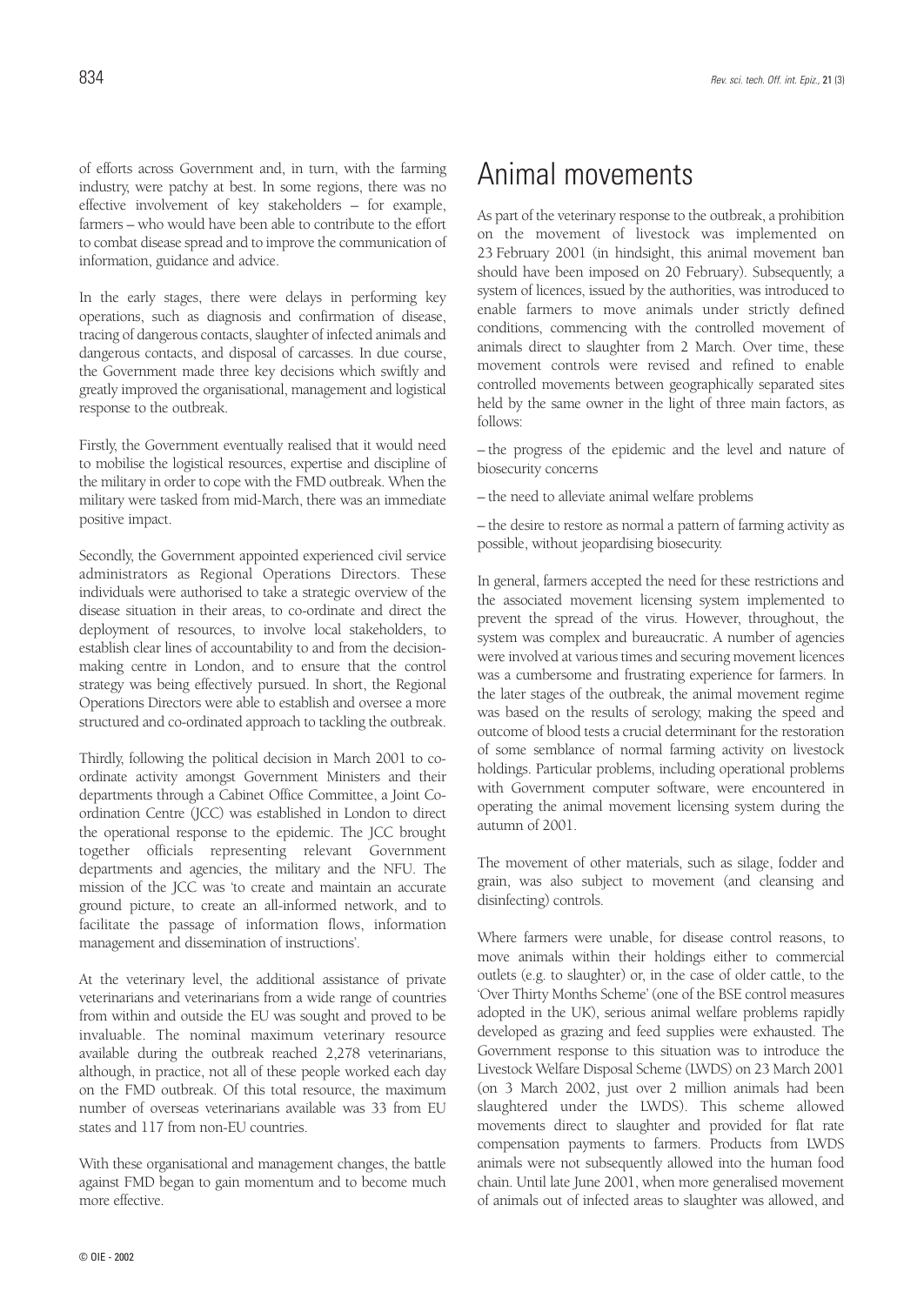later, during September, when farmers in 'high-risk' counties were prevented from sending non-slaughter animals outside their counties, the LWDS was a vital outlet. The operation of the LWDS was dogged by difficulties since the authorities seriously underestimated the level of demand by farmers to use the Scheme and because of inadequate co-ordination between administrators. This led to uncertainty, confusion and inadequate guidance to farmers.

# Other operational issues

Other key disease control and prevention operations during the outbreak included the disposal of carcasses of animals slaughtered on infected and neighbouring farms or as dangerous contacts, and preliminary and secondary cleansing and disinfecting of infected premises.

During the early weeks of the outbreak, there were lengthy delays in the disposal of carcasses, especially in the heavily infected areas of Cumbria and Devon. This was not considered a threat to the disease control programme, since it was generally accepted that the rapid slaughter of infected animals and dangerous contacts was the priority above all else and that, following slaughter, the infectivity of carcasses diminishes quickly with the onset of *rigor mortis*. Nevertheless, in addition to the emotional trauma of having seen their herds and flocks destroyed, the distress and unpleasantness caused by undisposed carcasses were a cause of further stress to farmers and their families. It was not until early May 2001 that the then Minister of Agriculture announced that the backlog of animals awaiting disposal had been eliminated.

A range of carcass disposal options was available and eventually, the following hierarchy of options was established: rendering, incineration, landfill, burning and burial. In practice, in the early stages of the outbreak, burning on farms was used extensively. However, it soon became clear that the burning of large numbers of animals was an enormous logistical task, requiring substantial volumes of suitable incendiary material and giving rise to the subsequent problem of ash disposal. Furthermore, the burning of carcasses on open pyres was deeply disliked by both farmers and local residents. The television images of burning carcasses – broadcast around the world – may well have contributed to the wider economic damage, particularly to tourism, in both the affected rural areas and to the UK as a whole. Mass burial, the least expensive disposal route, was also unpopular and was frequently resisted by residents in the affected localities. Rendering, although an expensive disposal route, was the preferred option, but was constrained by limitations in rendering plant capacity. The decision to conduct emergency vaccination in the Netherlands was strongly influenced by the lack of rendering capacity which greatly limited the ability to slaughter and dispose of animals rapidly. Other disposal options, such as burial and burning, were not available in the Netherlands; all vaccinated animals

were subsequently slaughtered. Throughout the epidemic, decisions on disposal were also influenced by environmental and public health considerations.

A wide range of FMD control and clean-up operations required the involvement of commercial companies who made bids for tenders issued by the Government. Cleansing and disinfecting (C&D) of buildings and equipment on affected farms was one such operation. This was performed by both commercial operators and by farmers themselves. Following the slaughter of infected animals or dangerous contacts, preliminary C&D is a key disease control measure, while secondary C&D is necessary before farms can be restocked with animals. The issue of C&D became a matter of some controversy in the latter half of July 2001 when the Government became concerned about the rising costs of secondary C&D, with the implication that taxpayers were being exploited. Following a review by the Government of these costs, it became clear that, previously, there had been inconsistent guidance given to potential contractors on how invoices should be presented and costs itemised, as well as inadequate financial control. It transpired that the cost of secondary C&D performed by farmers was generally less than C&D operations carried out by commercial contractors.

### Compensation

Legislation in the UK empowers Ministers to make compensation payments to owners of animals slaughtered as confirmed or suspect cases under a range of notifiable diseases, including FMD. In the first few weeks of the outbreak, valuers were appointed to value infected and suspect animals prior to slaughter and the subsequent payment of compensation. However, the Government came to the conclusion that the valuation procedure itself was causing delays in the slaughter process and, thus, jeopardising the disease control effort. This resulted in the introduction of a system of 'standard values' in late March 2001. This system of standard values was intended to accelerate valuations by setting rates for various categories of livestock (although farmers retained the right to have their animals valued by an independent valuer).

A feature of the FMD epidemic was a rising trend in valuations. This was in part due to the introduction of standard values, which, in practice, had an inflationary effect on valuations. In effect, standard values set a minimum base for valuers who frequently set valuations at higher levels, leading to an upwards trend. As livestock numbers dwindled in areas where there was extensive slaughtering, valuations reflected the expectation of high future costs of re-stocking. This phenomenon had been observed and remarked upon in the Northumberland Committee Report on the FMD outbreak in the UK in 1967 (1). An Appendix of that Report outlined a possible scheme to provide for supplementary valuation and compensation in extraordinary circumstances. In the event, these suggestions were never approved by the UK Government.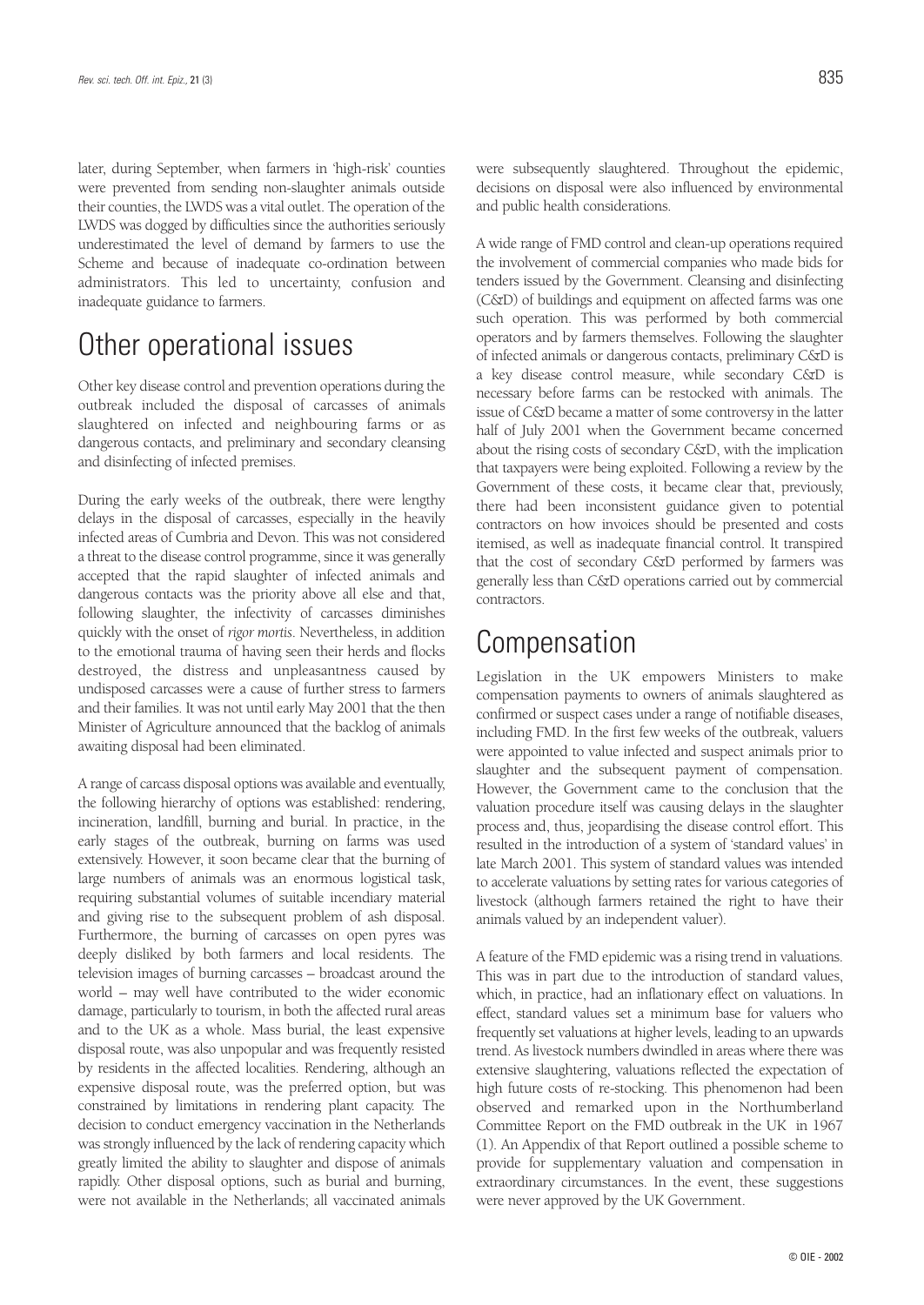### The future

The UK experience of the 2001 outbreak signals some important lessons to be learned, not only in relation to the response to any future FMD outbreak, but also in response to outbreaks of other infectious animal diseases.

The outbreak of FMD in the UK in 2001 highlights the need for some serious thinking, both in the UK itself and amongst the member states of the EU collectively, about attitudes to infectious animal diseases and the 'disease-free' concept. As a matter of principle, the NFU contends that it is desirable to attempt freedom from a potential epidemic and economically crippling disease if the means to do so are available. Leaving major infectious diseases such as FMD to be tackled on a 'fire brigade' basis infers the acceptance of the possibility of the permanent presence of virus in the livestock population, and therefore of a recurrence at any time.

Maintenance of disease-free status can realistically be achieved given appropriate national and on-farm biosecurity, disease surveillance, predictive modelling and sufficient resources to implement rapid and effective control strategies, including diagnosis and containment.

As indicated earlier, the global lesson to be learned from the 2001 outbreak is the focus of one of the official inquiries which the UK Government announced in August 2001. From a farming perspective, amongst key lessons to be learned, the NFU would highlight the following:

– the Government, in co-operation with key stakeholders, including the farming industry, must prepare and test realistic contingency plans to deal with animal disease outbreaks; these plans should be regularly reviewed and updated

– effective import controls should be implemented to provide a first line of defence against imported diseases

– an effective organisational response to disease outbreaks requires a clear command structure, close co-ordination and liaison amongst relevant government departments and agencies, clear recognition and acceptance of functional responsibilities by managers and other individuals and the early involvement of stakeholders

– the military should be involved at an early stage when complex emergencies require the co-ordinated and sustained application of its logistical expertise

– it is vital to ensure clear and constant communications between the policy-making centre, ground operations and farmers

– the Government must explain clearly the rationale for a chosen disease control strategy and the circumstances in which alternative strategies may or may not be appropriate

– the Government, together with other EU member states, must explore the circumstances in which vaccination against FMD may be used to advantage as part of alternative and more flexible FMD control strategies. In cooperation with the international scientific community, the Government must identify and commission the necessary scientific research and development which need to be undertaken to enable vaccines to be used reliably and without unacceptable adverse effects. There is a particular need for an internationally validated test to distinguish between infected and vaccinated animals

– more information and training in biosecurity measures should be made available to farmers and others in order to minimise disease risks

– animal movement controls must be practicable

– the UK State Veterinary Service must be given adequate resources to effectively carry out its functions during a serious disease epidemic

– the managerial, administrative and operational links between State Veterinarians and other management chains within the UK civil service should be reviewed so to ensure more effective liaison

– affordable and practicable electronic identification and traceability of sheep should be developed and delivered to the industry as a matter of urgency

– a system and procedure of valuations and payment of compensation should be devised which enables interim compensation to be paid during a serious disease epidemic, and for supplementary compensation when normal conditions are restored

– in addition to state-paid compensation for direct losses, other possible ways to offset consequential commercial losses and risks arising from disease outbreaks and control measures should be explored.

### Acknowledgements

The author would like to acknowledge the expertise, recollections and views of several colleagues in the NFU Headquarters in London which have contributed to the writing of this article.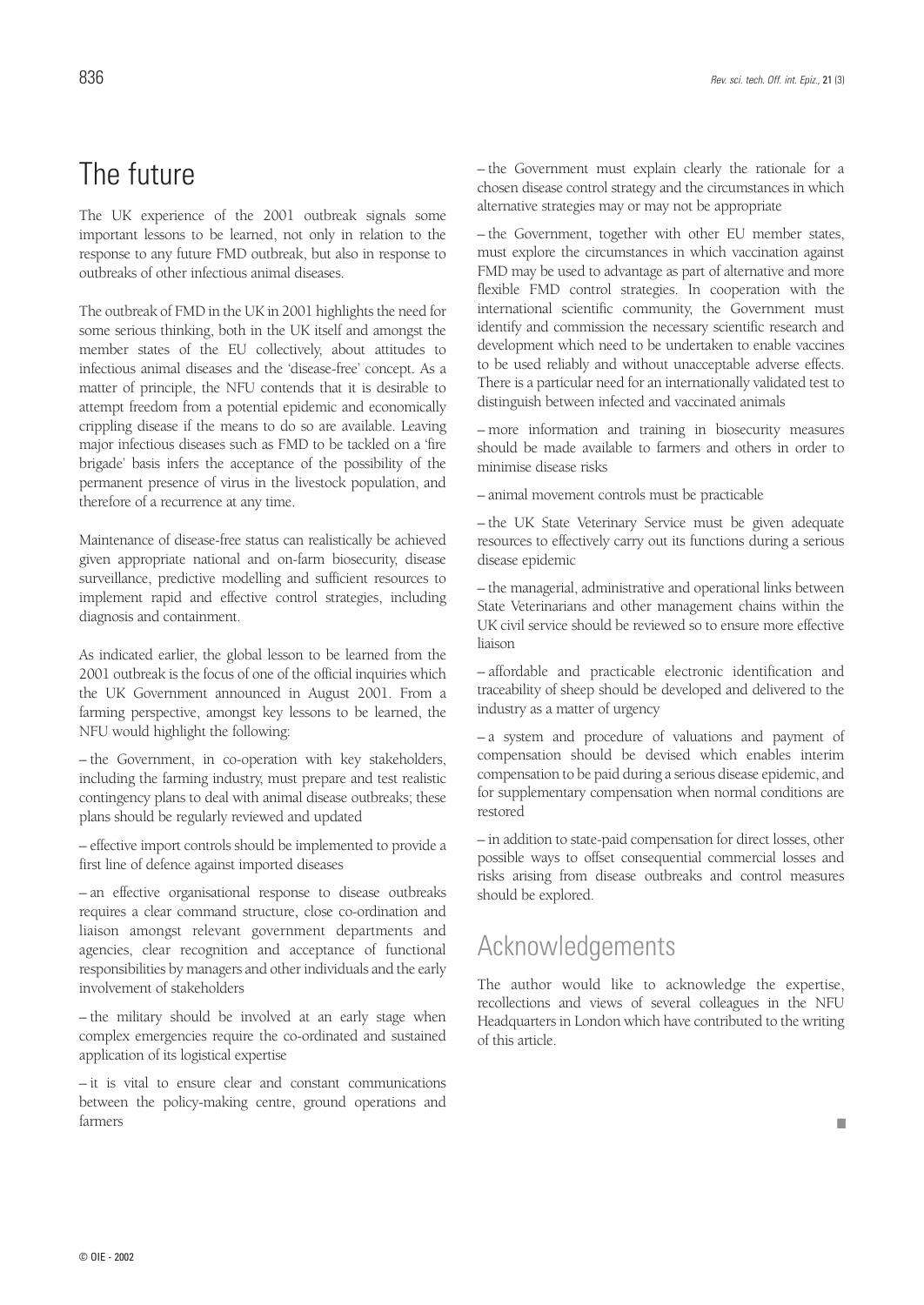### **L'épizootie de fièvre aphteuse survenue au Royaume-Uni en 2001 : la perspective des éleveurs**

### S.C. Rossides

#### **Résumé**

Aucune épizootie de fièvre aphteuse dans le monde n'a jamais atteint l'ampleur de celle survenue en 2001 au Royaume-Uni. Cet épisode soulève d'importantes questions relatives aux stratégies de prophylaxie qu'il convient désormais d'adopter contre cette maladie, y compris la vaccination. Il a également donné lieu à un débat approfondi au Royaume-Uni, concernant le rôle et le devenir de la filière agricole. L'auteur se fait l'interprète des points de vue du Syndicat national des agriculteurs (National Farmers' Union) d'Angleterre et du pays de Galles sur la gestion de l'épizootie par le gouvernement britannique et reprend les principaux enseignements qui peuvent en être tirés sur le plan de l'élevage.

#### **Mots-clés**

Déplacement des animaux – Fièvre aphteuse – Indemnisation – Prophylaxie – Royaume-Uni – Vaccination.

■

### **La epidemia de fiebre aftosa de 2001 en el Reino Unido desde el punto de vista de los productores**

### S.C. Rossides

#### **Resumen**

El brote de fiebre aftosa que asoló el Reino Unido en 2001 fue la epidemia aislada de fiebre aftosa de mayores proporciones que se ha producido en el mundo. Ese episodio plantea importantes cuestiones en torno a las futuras estrategias de control de la enfermedad, comprendido el uso de la vacunación. También ha inducido un debate a mayor escala en el Reino Unido acerca de las funciones y la futura evolución de la agricultura. El autor expone la opinión del sindicato nacional de agricultores (National Farmers' Union) de Inglaterra y Gales sobre la gestión del brote por parte del Gobierno británico, y resume algunas de las principales enseñanzas que cabe extraer de ese episodio desde el punto de vista de la explotación agropecuaria.

#### **Palabras clave**

Compensación – Control – Fiebre aftosa – Movimientos de animales – Reino Unido – Vacunación.